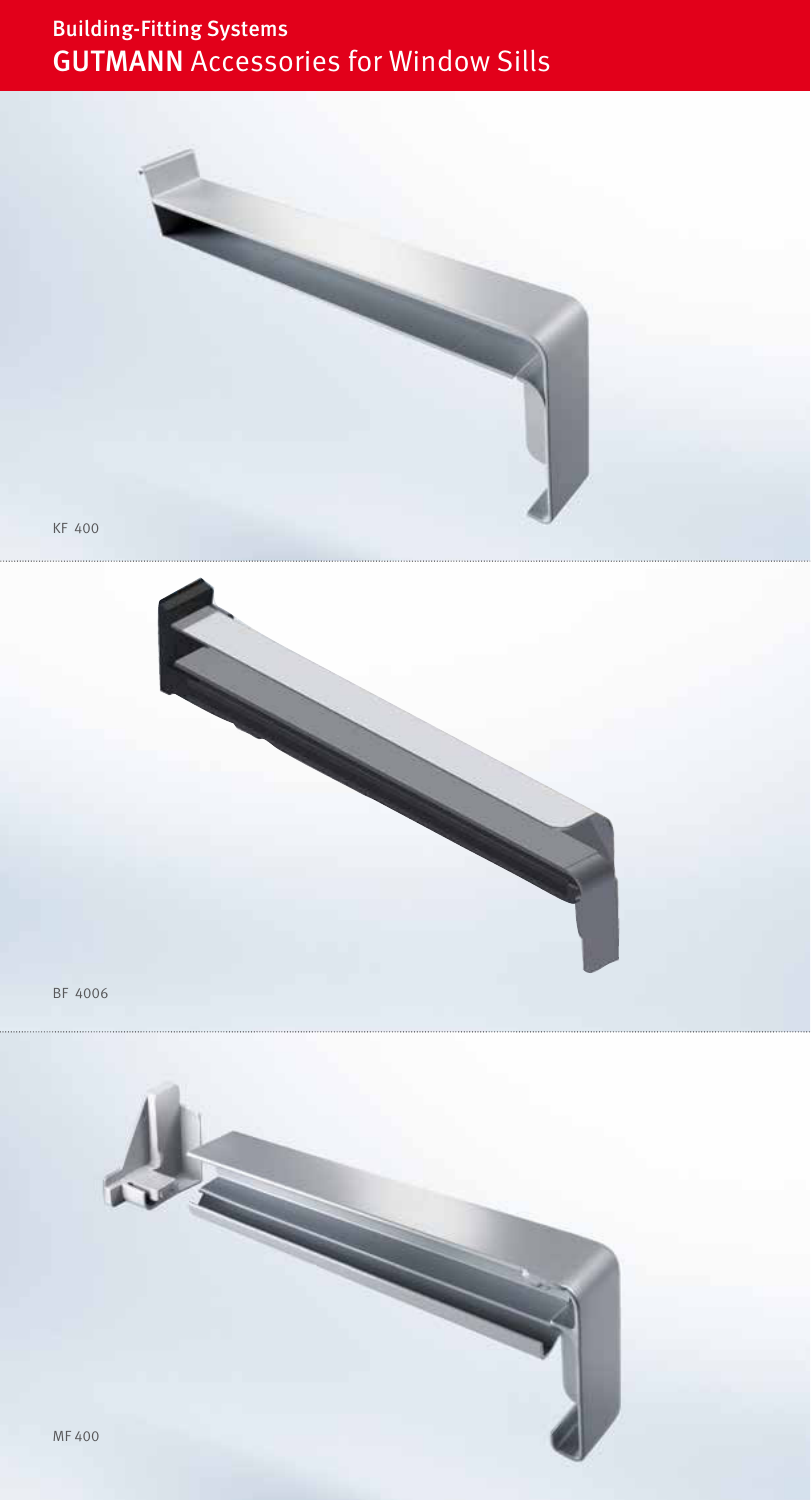# GUTMANN KF 400 | KF 250 Sliding Closure

### The Innovative

The visually appealing slim, elastic window sill closure is available in white, grey and brown. It features a plaster edge width of 22 mm and meets the requirements of planners and architects just as much as those of customers and processing businesses.

### **•** Product Details

- → Appealing appearance due to narrow design
- → Integrated expansion compensation (3 mm)
- → Cost-effective processing: ONE PIECE (clip on and you're done!)
- → Resistant to heavy rain (system test)
- → Weather and UV-resistant
- → Ideal for use in external thermal insulation composite systems (ETICS)
- → Available in overhang depths from 50 to 400 mm for the GUTMANN GS 40 Window Sill System
- → Available in overhang depths from 50 to 380 mm for the GUTMANN GS 25 Window Sill System
- → Available in white, grey and brown

# GUTMANN BF 4006 | BF 2506 Sliding Closure

#### The Economical

This innovative product once more proves GUTMANN AG expertise when it comes to exterior aluminium window sills. The filigree, elastic aluminium window sill sets new standards in terms of design and function. Reliability, security and economic efficiency are united in one product.

### **•** Product Details

- → Attractive design through filigree shape
- → Integrated expansion compensation (3 mm on each side)
- → Plaster edge width 22 mm
- → Also available for clinker/concrete connection in 2015
- → Cost effective processing: ONE PIECE
- → Resistant to heavy rain (system test)
- → Ideal for use in external thermal insulation composite systems (ETICS)
- → Available with overhangs from 50 mm to 500 mm for GUTMANN window sill systems
- → White (RAL 9016) , E6/EV1 (anodized) and anthracite grey (RAL 7016) standard colors, all RAL colors are available

# GUTMANN MF 400 | MF 250 Sliding Closure

#### The Reference

Technology combined with looks - high quality aluminium window sill closure with integrated expansion compensation stainless steel spring. Moreover, the filigree, harmoniously closed design of this aluminium window sill is a real eye catcher.

#### **•** Product Details

- → High end design thanks to close mitre joint in the drip nozzle area
- → No plaster cracks: stainless steel spring provides up to 3mm of expansion compensation
- → Plaster edge width 22 mm
- → Ideal for use in external thermal insulation composite systems (ETICS)
- → Resistant to heavy rain (system test)
- → Available with overhangs from 110 mm to 500 mm for GUTMANN window sill systems
- → White (RAL 9016), silver (RAL 9006), brown (C34 metallic matt) and anthracite grey (RAL 7016) standard colors, all RAL colors are available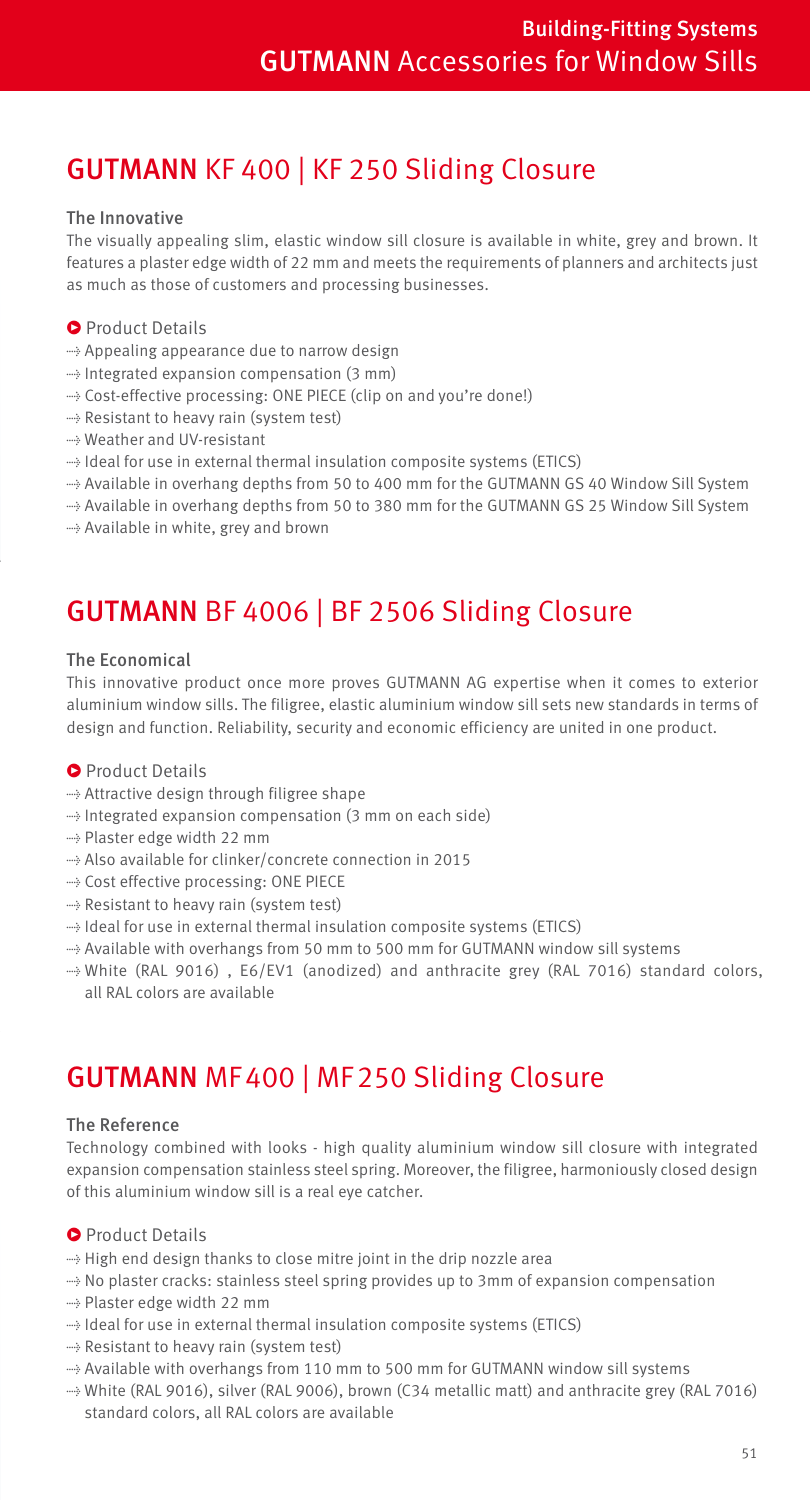# Building-Fitting Systems GUTMANN Accessories for Window Sills